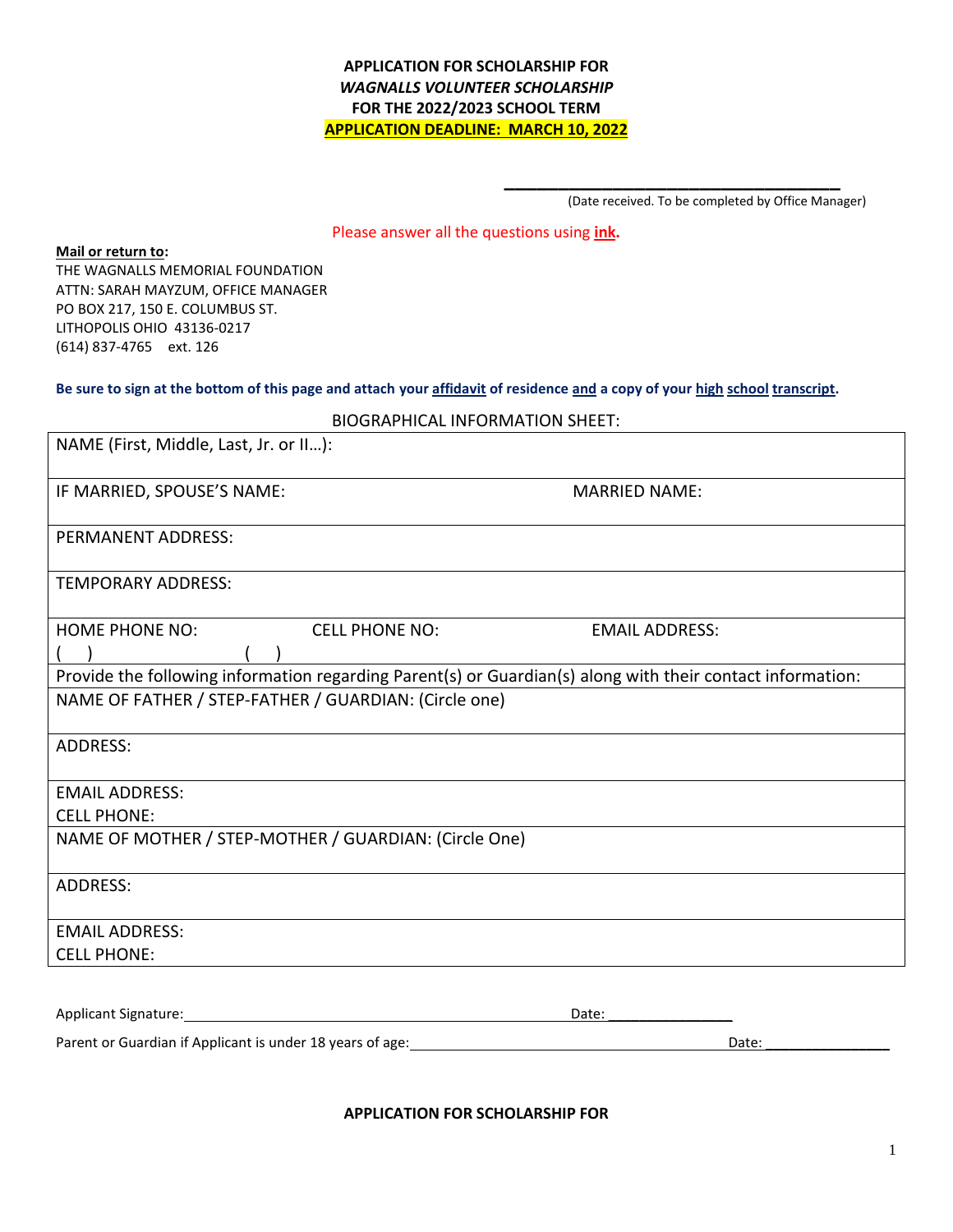### *THE WAGNALLS VOLUNTEER SCHOLARSHIP* **FOR THE 2022/2023 SCHOOL TERM APPLICATION DEADLINE: March 10, 2022**

(Date received. To be completed by Office Manager)

**\_\_\_\_\_\_\_\_\_\_\_\_\_\_\_\_\_\_\_\_\_\_\_\_\_\_\_\_\_\_\_\_\_\_\_\_**

| <b>BIRTH DATE:</b>               | AGE:                       | <b>PLACE OF BIRTH:</b>                               |
|----------------------------------|----------------------------|------------------------------------------------------|
| <b>CURRENT HIGH SCHOOL</b>       | COLLEGE/UNIV YOU WILL BE   |                                                      |
| ATTENDING:                       | ATTENDING:                 |                                                      |
| <b>GRADUATION DATE:</b>          |                            |                                                      |
| <b>TERM STARTING CLASS:</b>      | <b>ANTICIPATED DEGREE:</b> | DATE YOU BECAME A BLOOM<br><b>TOWNSHIP RESIDENT:</b> |
|                                  | <b>MAJORING IN:</b>        |                                                      |
| <b>EXPECTED GRADUATION DATE:</b> |                            |                                                      |
|                                  |                            | This date must be <b>prior</b> to                    |
|                                  |                            | the date you entered 9th                             |
|                                  |                            | grade                                                |
|                                  |                            | (ATTACH NOTARIZED                                    |
|                                  |                            | <b>AFFIDAVIT TO</b>                                  |
|                                  |                            | <b>BIOGRAPHICAL</b>                                  |
|                                  |                            | <b>INFORMATION SHEET)</b>                            |

## **The essay on the next page of this form must be completed legibly, preferably typed.**

**REMARKS:** Please mention here any information or factors not already covered on this application that you believe should be considered. Do **not** include any identifying biographical information such as your name and address or your parent's name and address, etc. If you require an immediate response to information you are including here, you should state your concern in a separate letter. If you do so, please include your name and address on that correspondence.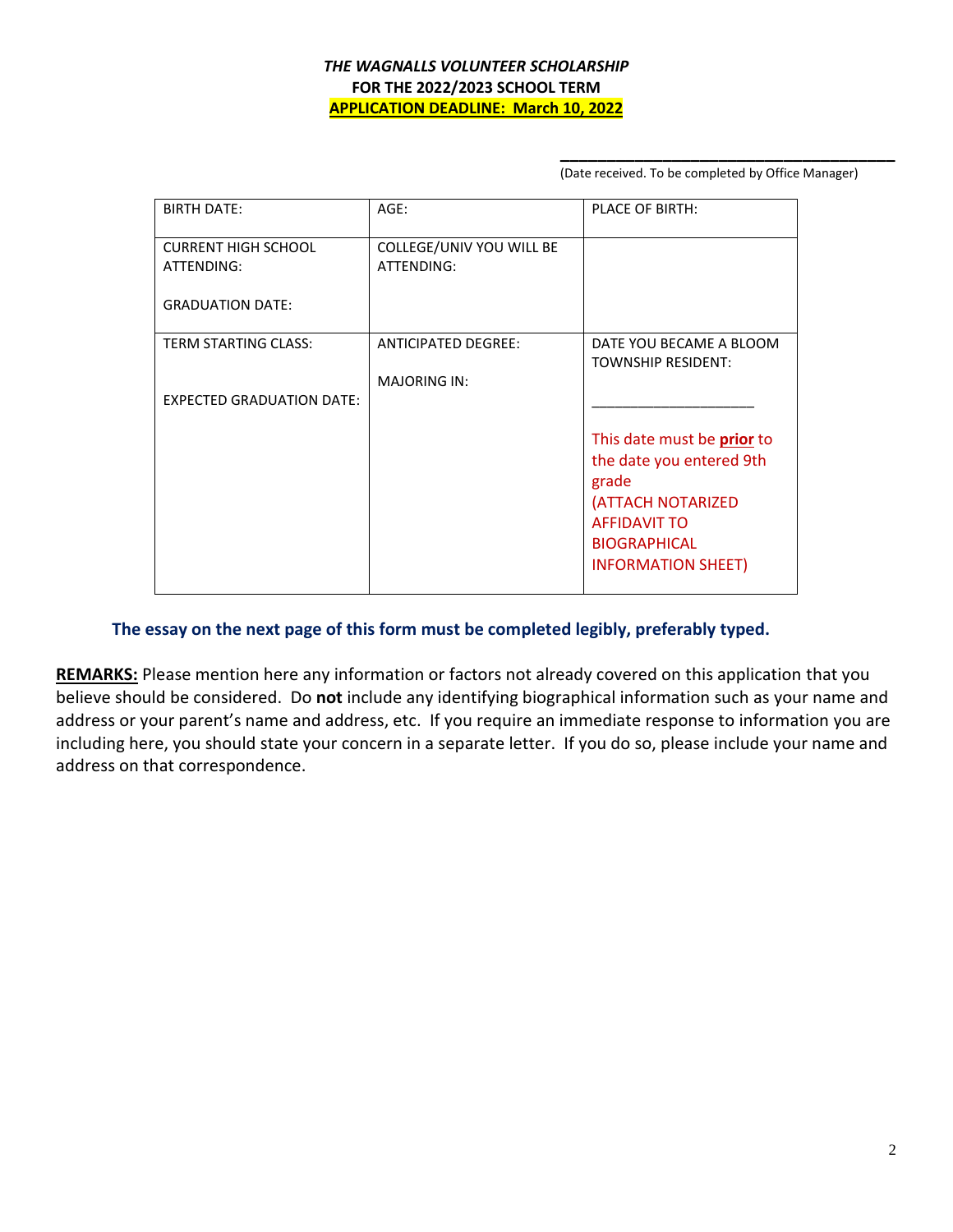# **LETTER OF REFERENCE:**

Please provide a signed letter written by a representative of an organization in which you volunteered. Included in the letter should be a brief description of what you did and how it helped the organization as well as approximately how many hours you volunteered at the organization.

## **ESSAY Guidelines:**

On an attached sheet(s), provide some autobiographical information in narrative form that tells something about the kind of person you are. Do **not** include any identifying biographical information such as your name and address or your parent's name and address, etc. This is to be an original statement, unedited by counselors, teachers or parents.

In addition, please describe how your volunteer experience positively impacted your life and the lives of others in the community.

Your essay must be legible and preferably typed.

# Do Not Write In This Area